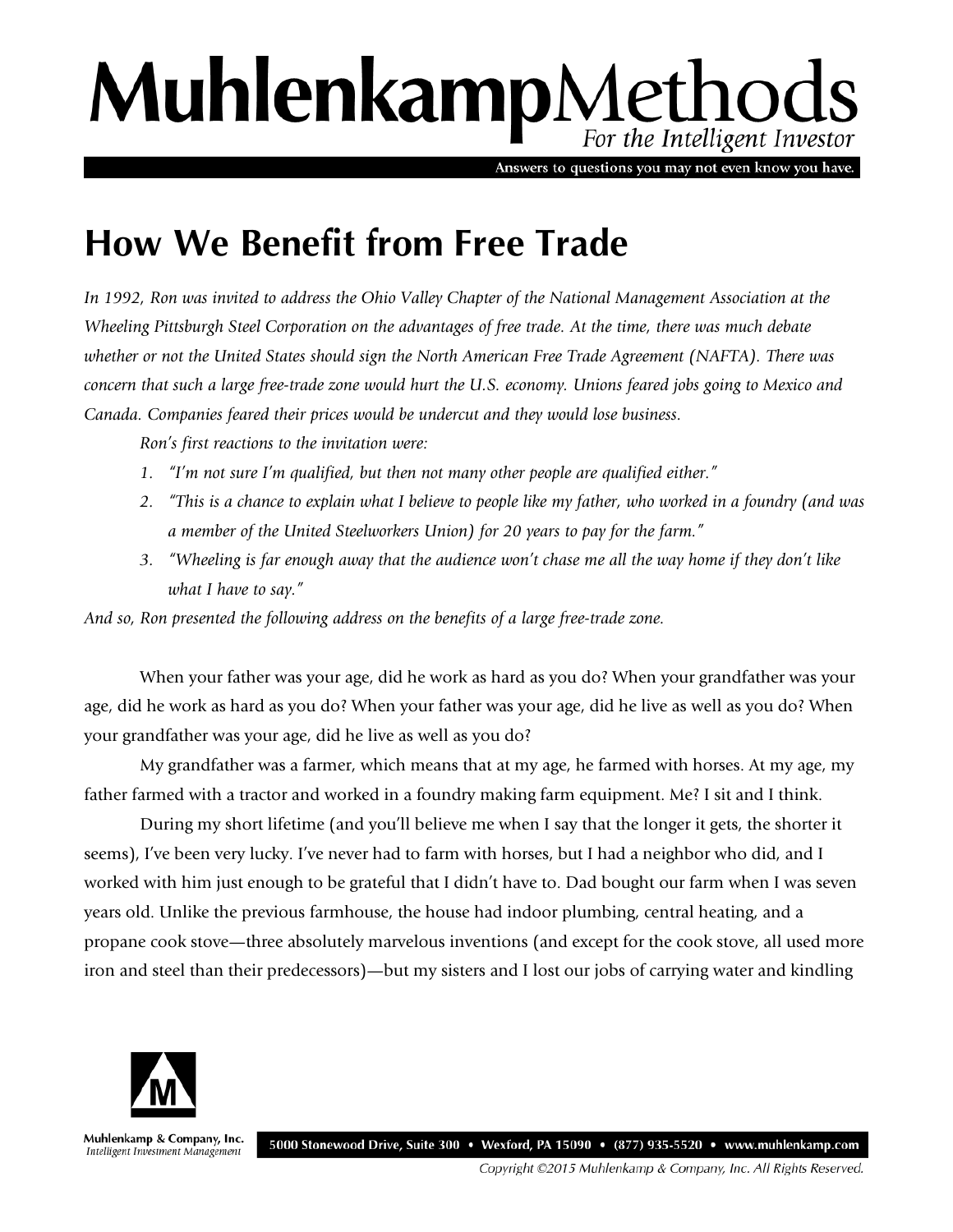for the cook stove. We no longer took hot bricks to bed to keep our feet warm, and the outhouse became a backup system to handle the overflow generated by seven children and one bathroom. The barn was equipped with a vacuum pump for milking cows, and we lost that job also. Folks, your schoolbooks lie. Cows don't give milk; you have to take it from them.

The following year, when I was eight, we planted 14 acres of corn. Beginning in mid-October, each day after school I would go out and shuck corn. My mother and sisters would do the milking, and my father would join me in the field after getting off work at the foundry; we'd shuck corn until dark. It took us six weeks to shuck 14 acres. Since then, I've seen a number of boring assembly lines, but every one of them looked absolutely thrilling compared to six weeks shucking 14 acres of corn. The following year, Dad hired a neighbor with a corn picker.

But we still burned wood for heat, and we cut the wood with a crosscut saw. Dad was six-footfour, and I was eight years old. I couldn't get into his rhythm, and he couldn't seem to understand why not. I came to love a one-man tool called the ax and let Mom have the other end of the saw. She managed both the saw and my father much better than I ever did!

The following year, he bought a buzz saw for the tractor and cut the crosscut work by about 80%. The year after that, my cousin bought a chain saw and we teamed up with him and got serious about cutting wood. It was still hard work and required every third or fourth Saturday all winter, but those metal tools removed much of the drudgery and frustration. Today, of course, I heat with gas; and believe me, it's cheap!

By now you may be starting to understand why I like machinery. A boy on a tractor is a happy boy, but this boy also loved the hay elevator because he lost a job throwing bales of hay up into a haymow. He loved the self-unloading wagon because he lost a job shoveling corn. But his all-time favorite machine, hands down—bar none—was the manure loader. Folks, my first true love was a tractor, but that tractor wasn't complete until Dad put a manure loader on it.

You may wonder why I am telling you all this. I'm telling you this partly because I'm grateful. I spent 11 years losing jobs to metal machines. I'm grateful to the people who produced that metal and those machines. As for the jobs, I don't miss a damn one of them!

But I'm also telling you this for two other reasons. The first is because it didn't have to happen, and it certainly didn't have to happen to me or in my lifetime. In parts of Eastern Europe today, my distant cousins farm with horses much as my grandfather did. In much of the rest of the world, the



Muhlenkamp & Company, Inc. 5000 Stonewood Drive, Suite 300 • Wexford, PA 15090 • (877) 935-5520 • www.muhlenkamp.com Intelligent Investment Management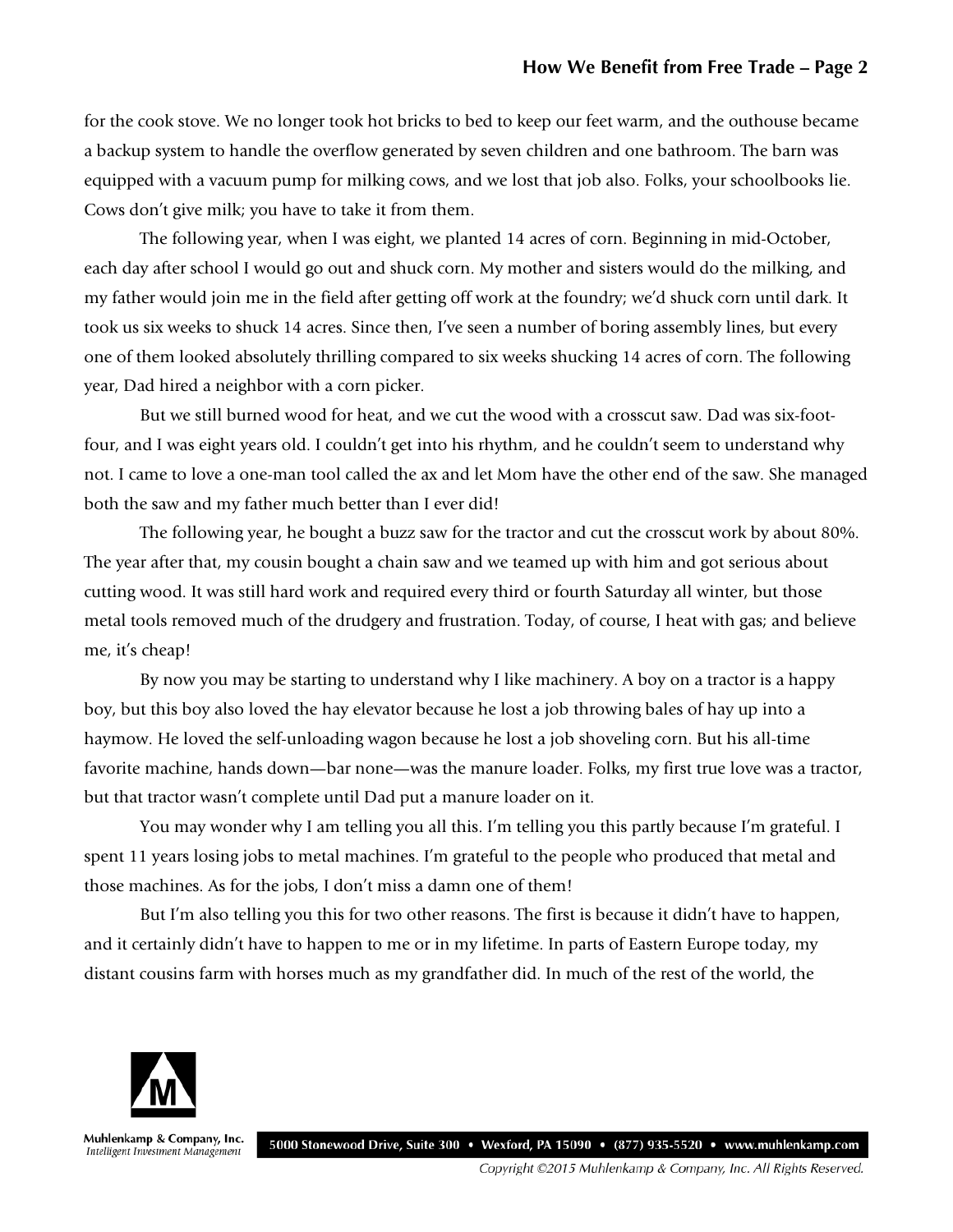people don't yet even use horses. It's not that they don't have the desire for modern machinery. It's that the machinery is not available or they don't have the means by which to obtain it.

Why did I get so lucky? I've thought about this a good bit and concluded that it boils down to two reasons:

- 1. We live in a (relatively) free economy; and
- 2. We live in a large free-trade zone.

Let me explain my reasoning. A free economy is a volunteer economy. In a free economy, the consumer is king. As a consumer, no person (or company) can make you buy his or her product.

They can advertise, pitch, cajole, promise, sweet-talk, bribe, and seduce, but they can't make you buy their product. Unless the producer makes a product you want and offers it at a price you're willing to pay, you keep your money in your pocket. Over time, most companies learn that their best sales gimmick is to provide a quality product at a cheaper price. Years ago, I was taught that there are natural monopolies, but I no longer believe that. The only monopolies I can find are government sanctioned.

The corollary to a consumer-driven free economy is that it allows a person with a good idea, a talent, or a lot of energy to profit from it. Whether you're Henry Ford, Sam Walton, Bill Cosby, or Michael Jordan, if you provide a product or service that the public is willing to pay for, you can get rich. If Steve Jobs thinks he can build a computer in his garage and call it an "Apple," no one will stop him. If I think I can serve people better on my own than by working for another company, I need only convince enough people to hire me to allow me to feed my family. In 1899, Charles H. Duell, director of the U.S. Patent Office, suggested that the office be shut down because, in his words, "Everything that can be invented has already been invented." I'm quite sure that he was an intelligent, educated man, but I am grateful that he didn't have the power to implement his suggestion or I'd be farming with a horse.

My wife Connie and I have a son, Jeff, who is serving with the U.S. Army in Germany. We recently took 10 days to visit him and his wife. We borrowed his car and took a trip around the country. At the Polish border at 7 p.m. on a Thursday evening, we saw a line of trucks three and a half miles long waiting to pass through a toll gate that was closed for the night. We saw a similar thing at the Czechoslovakian border. Somebody in those countries is deciding what goods and materials should be available to their people and doesn't mind wasting the time of a lot of truck drivers for their own convenience. Would you want someone telling you what you can or cannot buy?



Muhlenkamp & Company, Inc. 5000 Stonewood Drive, Suite 300 • Wexford, PA 15090 • (877) 935-5520 • www.muhlenkamp.com Intelligent Investment Management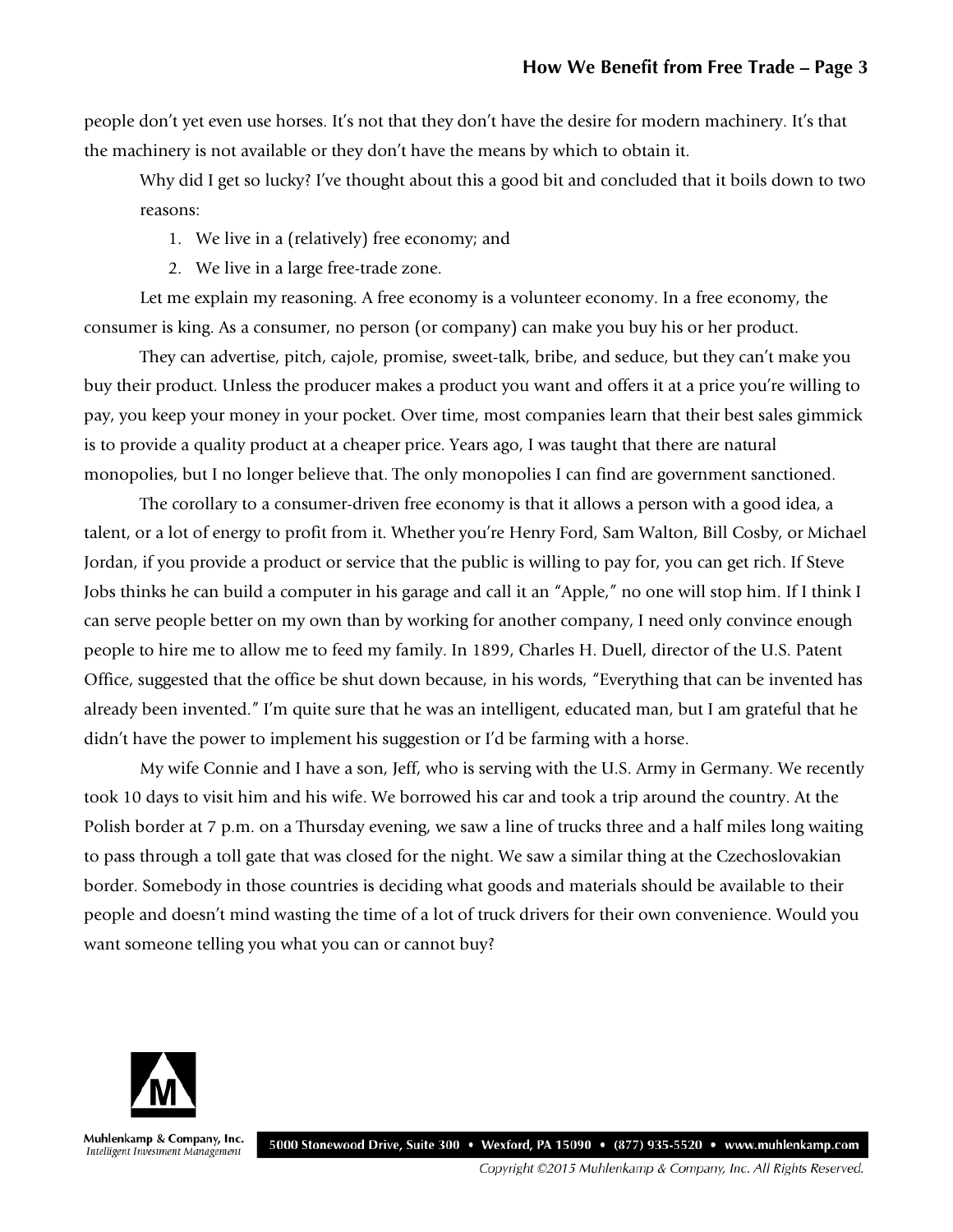My point is this: free economies are driven by the consumer. Command economies tend to focus on production and be driven by the producers. At one time, Henry Ford built most of the cars in this country. He would have been happy to continue making Model Ts, all of them black. Had he been able to get a government-sanctioned monopoly on the manufacture of automobiles, he'd have had no reason to change or improve his cars.

In Czechoslovakia today, most of the cars are Wartburgs and Trabants. These cars are about the size of a VW Rabbit and have a two-cycle engine of about 20 hp, and they also have the quality of junk. But because the people were not allowed to buy imports, the manufacturer had no reason to improve them. Someone in charge decided what the consumer should want. The consumers themselves had no vote. Therefore, there was no incentive to improve the product.

Today it seems popular to judge people by their motivation rather than by their competence and to disparage those who are deemed to be merely "greedy" in the production of goods. Personally, as a consumer, I don't care about the motivation. I don't care whether Ford built cars and tractors for money, fame, or the good of mankind; I'm just grateful that he allowed me to farm with a tractor. The point is that in a free economy, the consumer is king and the producer must serve the consumer.

But the second reason that Ford, Walton, Cosby, and Jordan have done so well is that they benefit from a large free-trade area. If Ford's market had been confined to Detroit, he wouldn't have sold so many cars or tractors, and living in Ohio, I'd have had to farm with a horse. If Cosby had been born 50 years earlier, before television, he'd be a comic in Philadelphia. If Michael Jordan had been born 30 years earlier, he'd be paid like Bill Russell was paid. Michael Jordan receives \$3 million per year playing basketball and \$15 million from endorsements. How much of that would he make if television weren't able to bring his talents into 80 million American homes and millions outside the United States as well?

If Sam Walton had to pay a tariff on all goods shipped across state lines, you and I would pay a lot more for the goods we buy. For that matter, if General Motors had to pay a 20% tariff for all out-of-state materials, how big do you think the steel business in West Virginia would be? How well would West Virginians live if your state government decided that you should be self-sufficient? How well would you live if all out-of-state goods had a 20% tariff? West Virginia is rich in coal and in good people. But so is Albania. And Albania is destitute.



Muhlenkamp & Company, Inc. Intelligent Investment Management

5000 Stonewood Drive, Suite 300 • Wexford, PA 15090 • (877) 935-5520 • www.muhlenkamp.com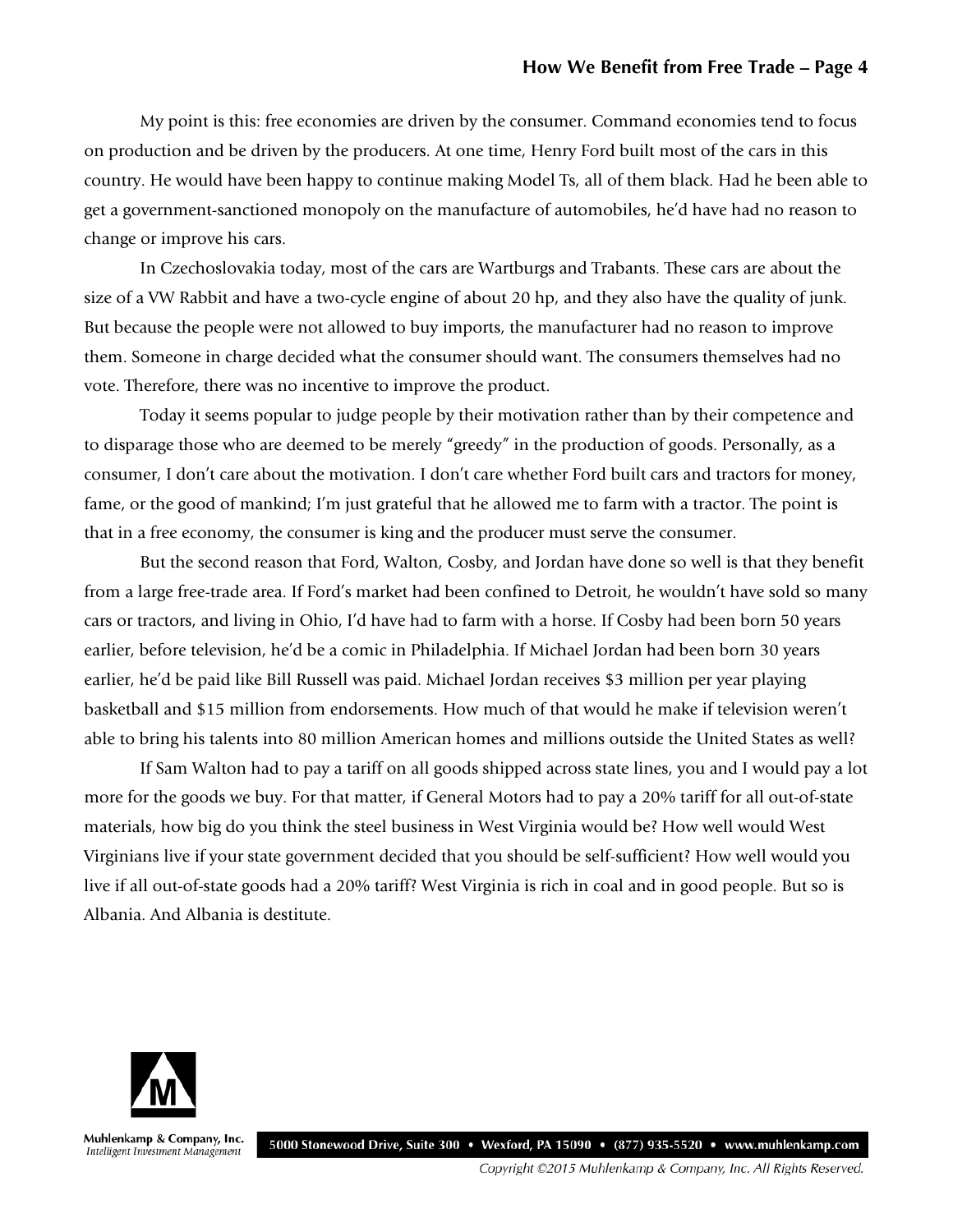I've been asked, "Who in the U.S. benefited from all of the Japanese cars we've purchased over the past 20 years, with the attendant loss of auto and steel jobs to Japan?" Well, it seems to me, the first beneficiaries were the people who bought the cars. They received better value for their money, or at least they thought so. The second beneficiaries were the people who bought American cars who got better deals because there was effective competition. The third beneficiaries are people who buy American cars today. In the United States, we now make good quality cars. If I were to buy a new car today, I'd buy American. But there isn't an American car built between 1973 and 1984 that I'd want to own, and I owned a couple of them.

But the benefits didn't stop there. The dollars we sent to Japan for cars all came back here. After all, dollars are no more useful in Japan than yen are in the United States. These dollars came back in a number of ways. Some bought airplanes: most of the aircraft being used in Japan has been built by Boeing. Some bought computer software. Some bought U.S. Treasury bonds, allowing you and I to borrow money at lower rates. Seventy-six billion dollars bought U.S. commercial real estate, right at the peak of the market. Remember the uproar in the news over the purchase by Japanese investors of Los Angeles office buildings, the Pebble Beach Golf Course, and Rockefeller Center? I saw the prospectus on Rockefeller Center; it looked to me like they paid three times what it was worth. Since then, the public price of the shares has fallen by half.

A recent article in *Pension & Investments*, dated October 26, 1992, cites an estimate by Kenneth Leventhal & Co., an L.A. accounting firm, that Japanese investors lost at least 30% of their investment, or \$22 billion in U.S. real estate, from 1986 through 1991. So we bought their Toyotas and we sold them airplanes and we sold them empty office buildings at inflated prices. It seems to me that we got the better deal!

The flip side of a consumer-driven free economy is that no one can guarantee your job unless you provide a product that the consumer wants and at a price he or she is willing to pay. Unless you deliver the goods, you and your company will be out of work.

 The third reason I tell you all this is because when I look at the steel industry, I see patterns similar to what I've seen in farming. From 1860 to 1960, we took much of the heavy labor out of farming. With the help of machinery, each of my farmer cousins tills three to six times the acreage their fathers and our grandfather did. But since we haven't found five more continents, there is only room on this one for



Muhlenkamp & Company, Inc. Intelligent Investment Management

5000 Stonewood Drive, Suite 300 • Wexford, PA 15090 • (877) 935-5520 • www.muhlenkamp.com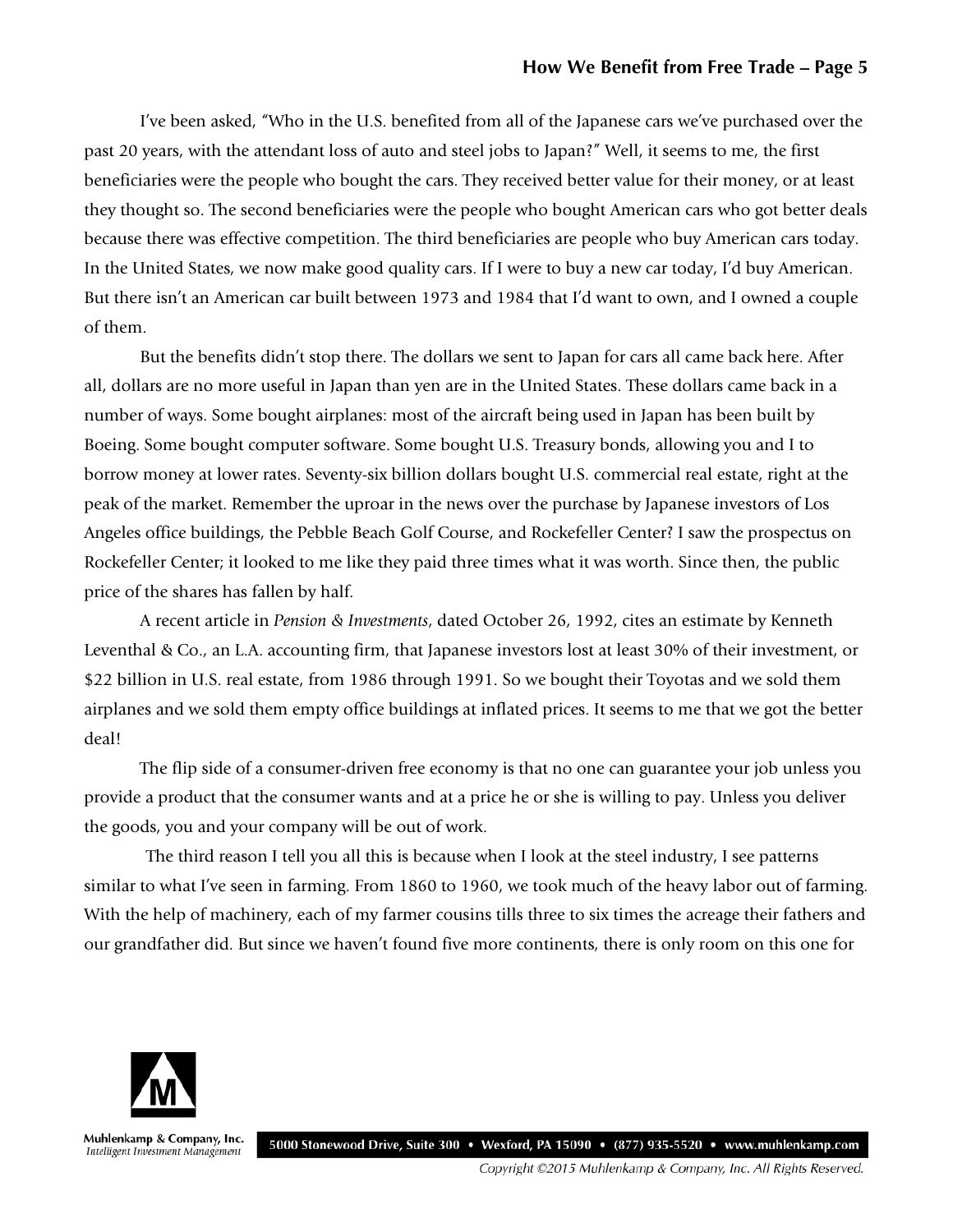one-fifth the farmers (in number) than we used to have. In 1860 two-thirds or 67% of American workers were farmers. It's less than 3% today. If anyone had predicted this change in 1860, some congressman would have predicted a resulting unemployment rate of 64% and introduced a bill to outlaw all machinery. Actually, he may have been right. My grandfather was never unemployed, and I doubt whether there's unemployment among the Amish. Frankly, I've always been amazed when steel workers complained about losing jobs to machines. Without machines, there wouldn't have been a steel industry in the first place.

Similarly, since World War II, we've taken much of the heavy labor out of basic industry. In the United States, we now produce the same tonnage of steel that we did in 1950, but we do it with onefourth the man-hours. (Partly because of this, the hourly wage has nearly tripled from \$10 per hour, adjusted for inflation, to \$27 per hour.) But unlike farm products, which are consumed (literally) at a stable rate and have few substitutes, many steel products have long lifetimes and numerous substitutes. In many products, iron and steel have been replaced; in others, we're using fewer tons of higher-strength steel.

Alcoa's annual report of 1985 documents many of the great successes of aluminum. Remember when it was macho to crunch a tinplate beer can in your hand? Now, 97% of beverage cans are made of aluminum. In 1976, the average U.S. automobile had 81 pounds of aluminum. Today it has 160 pounds. In 1985, new coal hopper cars were 85% aluminum. Despite all the rhetoric, I suspect that more U.S. steelworkers lost jobs to the aluminum industry than to the Japanese. In other areas we've satisfied the primary demand for steel. In 1980, when I asked a cousin how many farmers in Mercer County, Ohio, needed as much equipment as they had, he replied, "None." At the time, he had five tractors for two drivers. We now have as many cars and trucks in this country as we have people over the age of 18. So we don't need more cars. When I first mentioned this five years ago, my 19-year-old daughter said it couldn't be true because she didn't have one. But since then she bought a car, so now the set is complete.

And we no longer make automobiles from iron ore. We make new cars from old cars. Because the new ones are smaller, lighter, and better designed and use higher-strength steel, we can make six or seven new cars from five old ones. If you go to a county fair, you will see men of all ages wrecking cars for fun. These cars are today's raw material.



Muhlenkamp & Company, Inc. Intelligent Investment Management

5000 Stonewood Drive, Suite 300 • Wexford, PA 15090 • (877) 935-5520 • www.muhlenkamp.com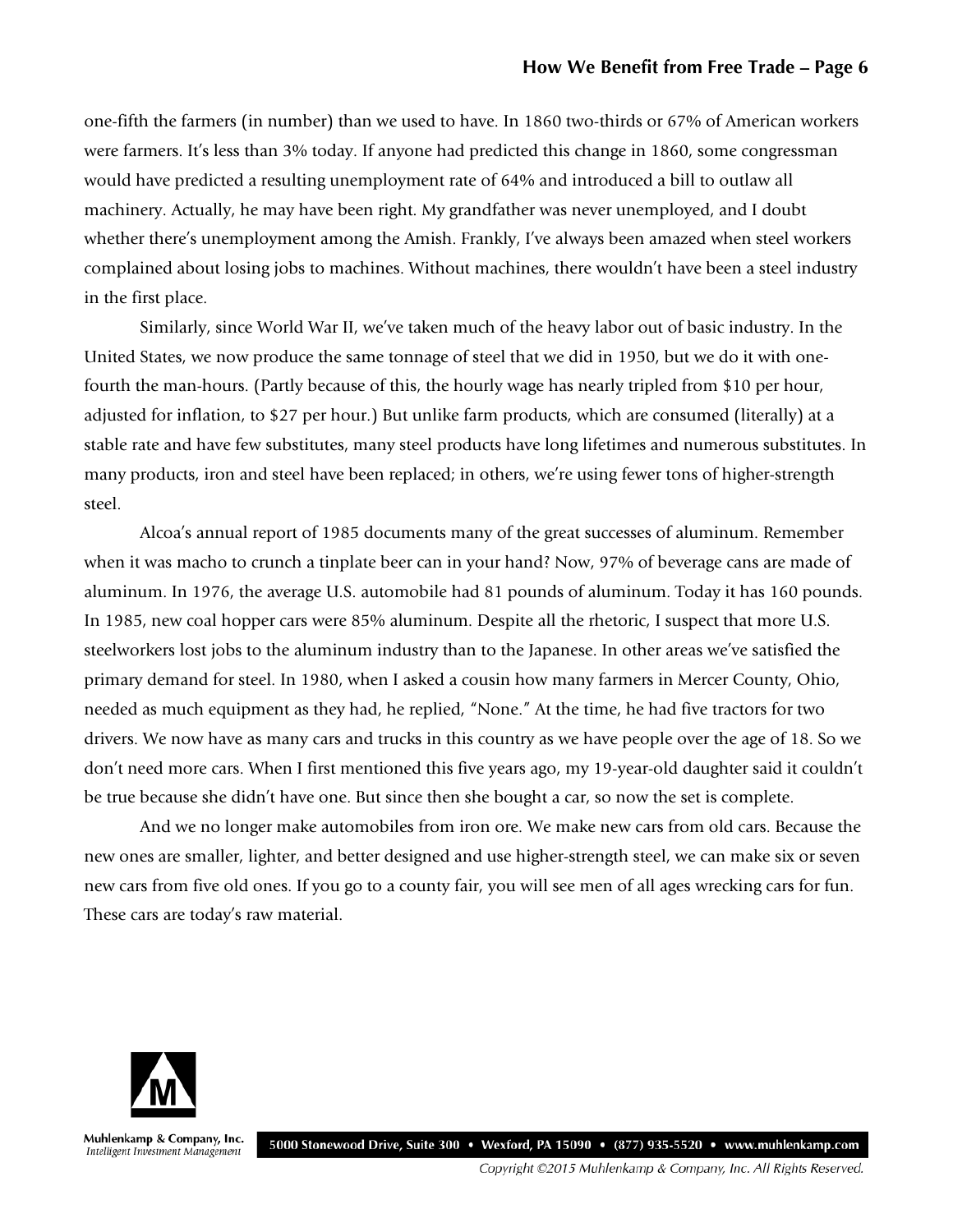Recently I was in Wal-Mart and decided to check how many products had steel content. Other than a few hand tools and bicycles, there were none. There was, however, steel in the building and in the shelving. The consumer doesn't care what the product is made of. Connie has never sent me to the store for a pound of steel.

So, if I wanted to sell steel, I'd look to the people who want cars and appliances but don't yet have them. Frankly, Mexico comes to mind. In 1983, Caterpillar sold 12 machines in Mexico. In 1991, Caterpillar sold 1,200 machines in Mexico. In 1991, \$486 million in goods were exported from Pennsylvania to Mexico, of which \$154 million were primary materials. Also, I wouldn't worry too much about losing steel jobs to the Mexicans. Mexico wants jobs that are labor intensive. Steel is capital intensive. Last month I was told by the spokesman of a specialty steel company that many steel mills in South America are for sale and that every specialty steel mill in Europe, and some in Japan, are looking for partners. These mills were all built with government money and can't compete in today's market. In the 1950s and 1960s, emerging countries wanted their own steel mills and airlines as a matter of national pride. Countries today have different priorities.

Two weeks ago, I had a chance to meet with a delegation from Slovenia. Slovenia is about the size and population of southwestern Pennsylvania. They expressed no interest in having a steel mill or a national airline. They wanted to know how to set up their own stock exchange and a computer industry.

The Slovenians are learning what we've forgotten. We've forgotten that free markets benefit the individual consumer. We seem to have forgotten that free trade among nations makes the strength of each nation's producers available to all of their citizen consumers. Yes, it drives the producer to make ever better products at ever lower costs. Yes, it requires the retraining of workers for better jobs. But it does result in better products and better jobs.

One final point. As I said earlier, Connie and I have a son, Jeff, in the Army. Our other son, Tony, who's here today, served in the Marine Corps. With the recent "New World Order" and the downsizing in the military, Jeff called home one day and said, "Dad, things are really tough when you're in the army and have no job security." I said, "Son, I can sympathize, but not very much. As a human being if there is one organization I'd like to put out of business, it's the Army. I'm sure you'll be able to get a job doing something else."



Muhlenkamp & Company, Inc. Intelligent Investment Management

5000 Stonewood Drive, Suite 300 • Wexford, PA 15090 • (877) 935-5520 • www.muhlenkamp.com